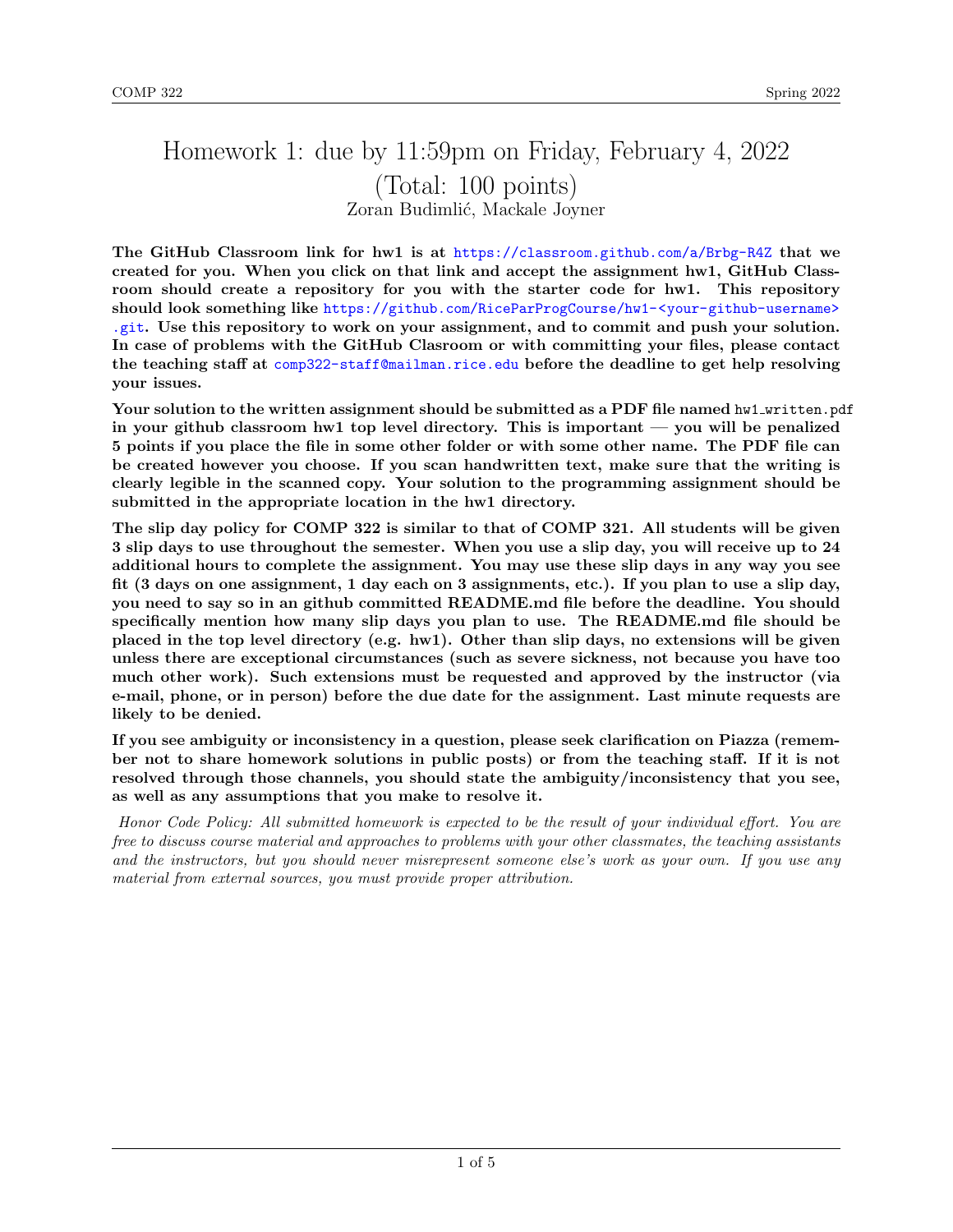As mentioned earlier, your solution to the written assignment should be submitted as a PDF file named  $hwt\_written.pdf$  in the hw1 directory. Failure to do this will result in a loss of points.

# 1.1 Recursive Fibonacci (20 points total)

COMP 322 Spring 2022

Consider the Java code shown below in Listing [1](#page-1-0) to compute the Fibonacci function using recursion. This is a very intuitive recursive algorithm:  $fib(n) = fib(n-1) + fib(n-2)$ . Unfortunately, it is not very efficient, as fib(k) will get called multiple times when computing fib(n), for all  $k < n$ .

# 1.1.1 Recursive Fibonacci Complexity (10 points)

What is the theoretical big-O formula for the *total work* performed by a call to fib(n)? Assume that a single call to fib() (without any recursive calls inside) has a total WORK of 1. Include an explanation of the analysis, and state what expression you get for WORK(n) as a function of n.

Hint: The closed form for Fibonacci number  $Fib_i = (\phi^i - \hat{\phi}^i)/\hat{\phi}^i$ √  $\overline{5}$ , where  $\phi = \frac{1+\sqrt{5}}{2}$  and  $\hat{\phi} = \frac{1-\sqrt{5}}{2}$  (i.e., the two roots of the equation  $x^2 = x + 1$ .

```
1 public class Recursive Fib {
2 public static int fib(int n) {
3 if (n \leq 0) return 0;
4 else if (n = 1) return 1;
5 else return fib (n - 1) + fib (n - 2);
6 }
7 \vert \}
```
Listing 1: Recursive Fibonacci

Hints based on common errors from past years: Note that an empirical analysis of WORK obtained with different inputs for the code in Listing [1](#page-1-0) is not a substitute for a theoretical big-O analysis. Also, pay attention to where constants matter in a big-O analysis, e.g.,  $O(2<sup>n</sup>)$  and  $O(3<sup>n</sup>)$  are not the same. Finally, be sure to use the big-O notation if your analysis includes big-O approximations; you will not get full credit if you include a correct big-O answer without the big-O notation (you may choose to provide an exact answer without big-O notation, however).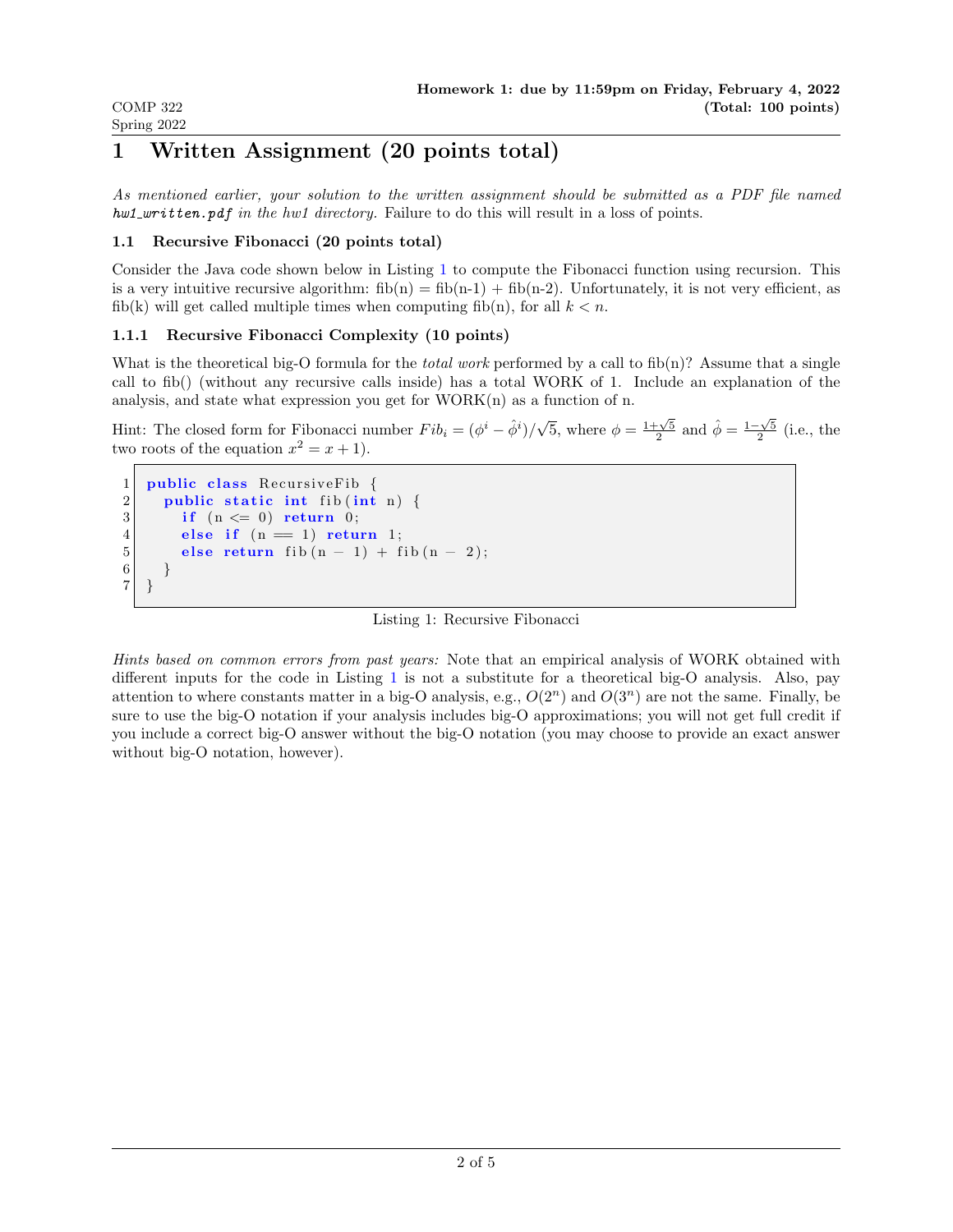# 1.1.2 Memoized Fibonacci Complexity (10 points)

Now, you are given a different Java code in (Listing [2\)](#page-2-0) that uses memoization (our Lazy class from lectures) to avoid the unecessary work when calling  $fib.$ 

- (5 points) What is the big-O formula for the WORK as a function of n performed by a call to  $fib(n)$ (where  $n < \text{MaxMemo}$ ) for the very first time? In other words, there were no calls to fib at all, then a call to  $fib(n)$  happens. How much work will it perform? Again, assume that a single call to fib() (without any recursive calls inside) has a total WORK of 1.
- (5 points) After a long series of calls to  $fib(k_1), fib(k_2), \ldots, fib(k_m),$  with  $k_1, k_2, \ldots, k_m$  being random values between 0 and  $MaxMemo$ , what will be the big-O for the expected WORK performed by a call to  $fib(n)$  (where  $n < Max Memo$ )?

```
1 public class MemoizationFib {
2 private static final int MaxMemo = 1000000; // max memoized results
3 private static final Lazy<Integer > [] memoized = // array of memos
4 In tS t ream . r an ge ( 0 , MaxMemo) // Stream ( 0 , 1 , 2 , . . . MaxMemo−1)
5 | mapToObj(e->Lazy.of(()->fib(e)))// Stream of memos to compute
6 \begin{array}{ccc} 6 \end{array} (fib (0), fib (1), ... fib (MaxMemo-1))
7 . to Array (Lazy []::new); // convert to array
8
9 public static int fib(int n) {
10 if (n \leq 0) return 0;
11 else if (n = 1) return 1;
12 else if (n > = MaxMemo) return fib (n - 1) + fib (n - 2);
13 else return memoized [n-1]. get () + memoized [n-2]. get ();
14 }
15 }
```
Listing 2: Memoized Fibonacci

# 2 Programming Assignment (80 points)

# 2.1 Functional Programming: Trees

### 2.1.1 Provided

In this part of the homework we provide you with an implementation of generic functional trees, similar to the GList generic functional lists used in lectures and Lab 2. This implementation can be found in provided/trees. Write your solutions to problems 1, 2, and 4 in the TreeSolutions file, so that you can check your solutions using the TreeSolutionsTest test suite. Your solution to problem 3 can also be tested using TreeSolutionsTest, though you should place your solution in the Tree.java class starting at line 118.

### Functional Trees

- 1. Write a recursive sum function to calculate the sum of the values in all of the nodes in a Tree<Integer>. You are not allowed to use any higher order functions, mutaton or loops.
- 2. Calculate the same sum using the higher order GList functions map, fold, and filter. These functions can be found in the GList implementation.
- 3. Complete the implementation of the higher order fold function for trees. Empty.fold is already implemented. The implementation for Node.fold that you need to finish is located on line 118 of Tree.java.
- 4. Use the implementation of fold above to calculate the sum of the tree's nodes.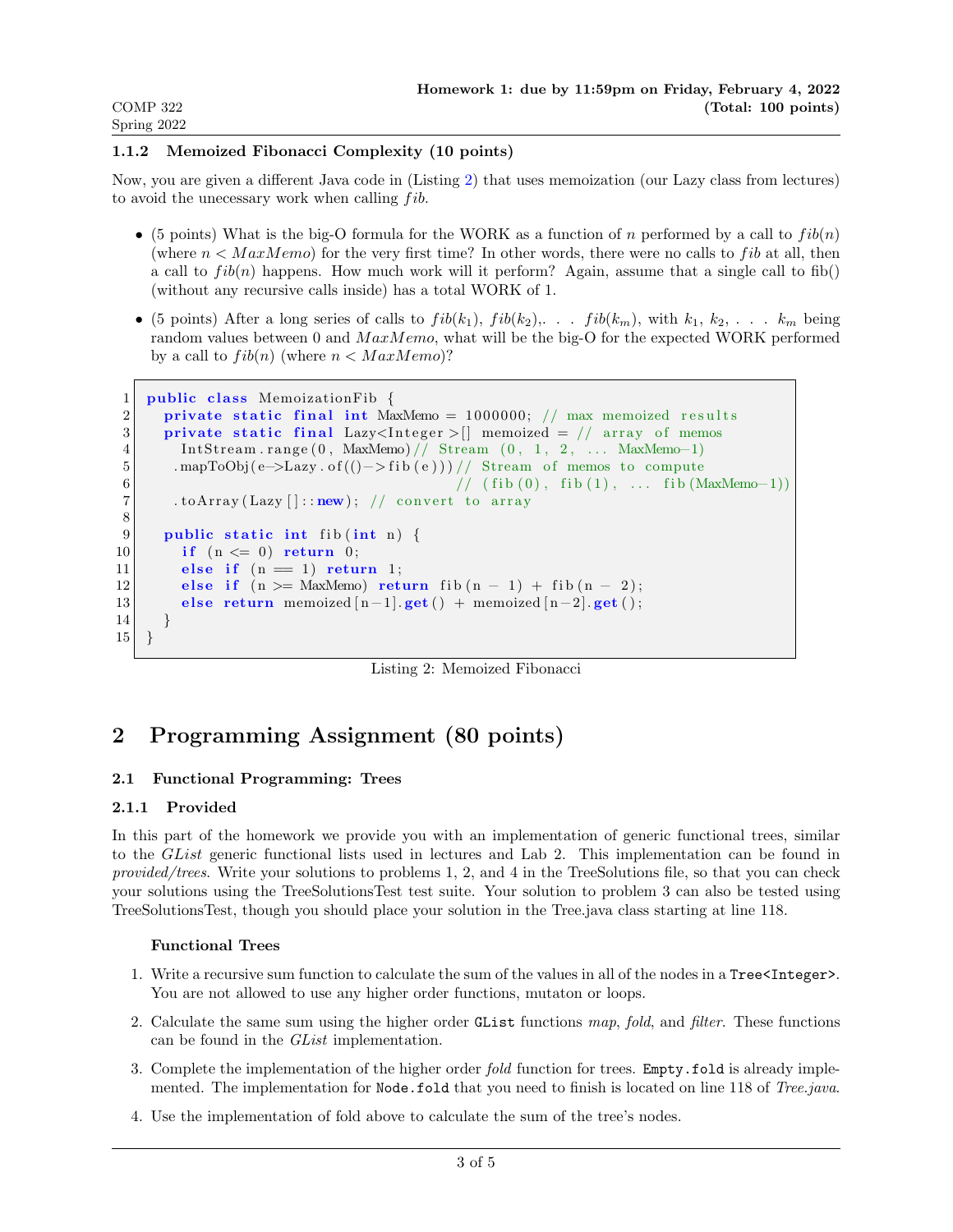#### 2.2 Java Streams: Sales Data

#### 2.2.1 Provided

In this homework, we have provided you with a database of *Products*, Orders, and Customers. Customers can place multiple orders and each order can contain a number of products with varying discounts. All the information is already loaded for you in the code we have provided, and is inside 3 Java collections: CustomerRepo, OrderRepo, and ProductRepo. We used the Spring Framework (https://spring.io/projects/spring-framework) to load all the data into these collections. You are welcome to read up on the Spring Framework if you are interested, but you are not required to learn anything about it in order to complete this homework. All you need to know is how to extract information from these collections, which you can do by calling the findAll() method on the repositories, which returns an Iterable object. You can create a stream from that iterable object by calling stream() method on it. For example:

#### productRepo.findAll().stream()

This will create a Java Stream of all the products, which you can further process to compute the answers required in this homework. Similarly, you can create Java Streams from the orderRepo, and customerRepo.

#### 2.2.2 Problems

For each of the following problems, utilize the provided data repositories and Java Streams API to create both sequential and a parallel functional solution to each. In doing this, you will hopefully be able to see differences in execution time between parallel and sequential executions of the same code. Write your solutions to problems 1-8 in the StreamSolutions, so that you can check your solutions using the StreamSolutionsTest test suite.

#### Stream Operations

- 1. Calculate the companies maximum possible revenue from all online sales during the month of February. In other words, calculate revenue assuming that all buyers paid full price for their products.
- 2. Get the order IDs of the 5 most recently placed orders.
- 3. Count the number of distinct customers making purchases.
- 4. Calculate the total discount for all orders placed in March 2021. For this problem, total discount is the total difference between the discount price and the full price for all items purchased during this time period. For example, if 3 items were purchased: item A for \$5, B for \$3, and C for \$15, and the original prices were  $\text{\$7, $5$, and $15 respectively, the solution would be $4: (7-5)+(5-3)+(15-15). **Hint**:$ the provided Discount object will be helpful for calculating the discount on an item.

#### Data Map Creation

- 5. Create a mapping between customers IDs and the total dollar amount they spent on products.
- 6. Create a mapping between product categories and the average cost of an item in that category.
- 7. Create a mapping between products IDs in the tech category (category = "Tech") and the IDs of the customers which ordered them.
- 8. An advertising firm would like to target ads for product sales to customers without membership tiers  $(tier = 0)$  based on the customer's sale utilization. The company defines sale utilization as the total percentage of purchases a customer makes at a discounted rate. For example, if a customer purchased three items, two of which were on sale, this customer would have a sales utilization rate of  $\frac{2}{3} = 66.6\%$ . Create a mapping between the IDs of customers without membership tiers and their sales utilization rate. Hint: the provided Discount object will be helpful for calculating whether or not an object is discounted.